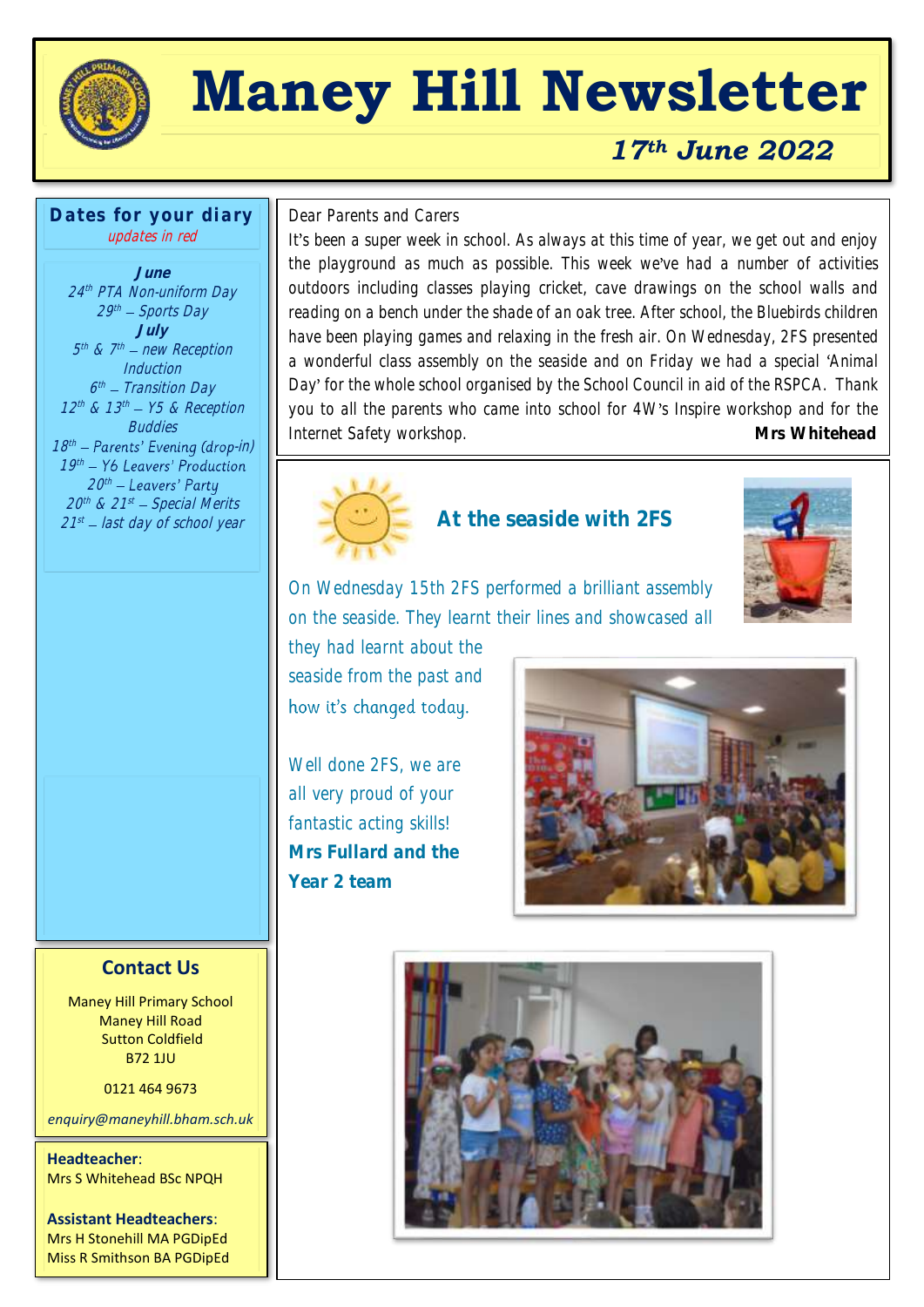## **Litter pickers in action at Maney Hill**



Well done to the team of litter pickers in Year 3. The litter pickers regularly scan the playground looking for litter to put in the bin. They'd like all children and adults to help keep our school free from litter.



At Maney Hill we get outdoors as much as possible. In warm and sunny weather, sun hats and sun cream are a good idea.

## Bishops Wood Trip



Children in Year 3 had a great day learning how to survive as an early Settler. They had to work as a team to create their own settlements using natural materials, hunt and forage for food and then make their own campfires using flint. Both classes were fantastic but were glad to be going back home to a comfy bed and a nice meal after realising how tough it was to live in the Stone Age.

#### Miss Bull & the Year 3 team

# *Merit Awards*

- **RS Annabelle Wilson & Felix Gallagher**
- **RMB Saskia Mootie & Ava Rowlands**
- **1P Fahad Rehman & Simiseren Ogunwale**
- **1R Raith Spencer & Thomas Longhurst**
- **2G Joshua Creed & Molly Rumble**
- **2FS Whole Class**
- **3S Whole Class**
- **3B Whole Class**
- **4M James Cole & Luzia Jethwa**
- **4W Vangelis Vogiatzis & Ariadne Carpenter**
- **5W George Barry & Max Lightfoot**
- **5M Milly Cole & Diren Dahya**
- **6L Emily Smith & Arya Nair**
- **6W Amy Haynes & Shanice Mootie**

# Next week's *Lunchtime Top Classes*

**2G & 4M**

## **KS2 athletics**



Well done to the Year 4, 5 and 6 athletes who enjoyed an afternoon of athletics at the Wyndley Leaisure Centre athletics track. The children competed well and were commended for being the best supporting team.

**Miss Bull**